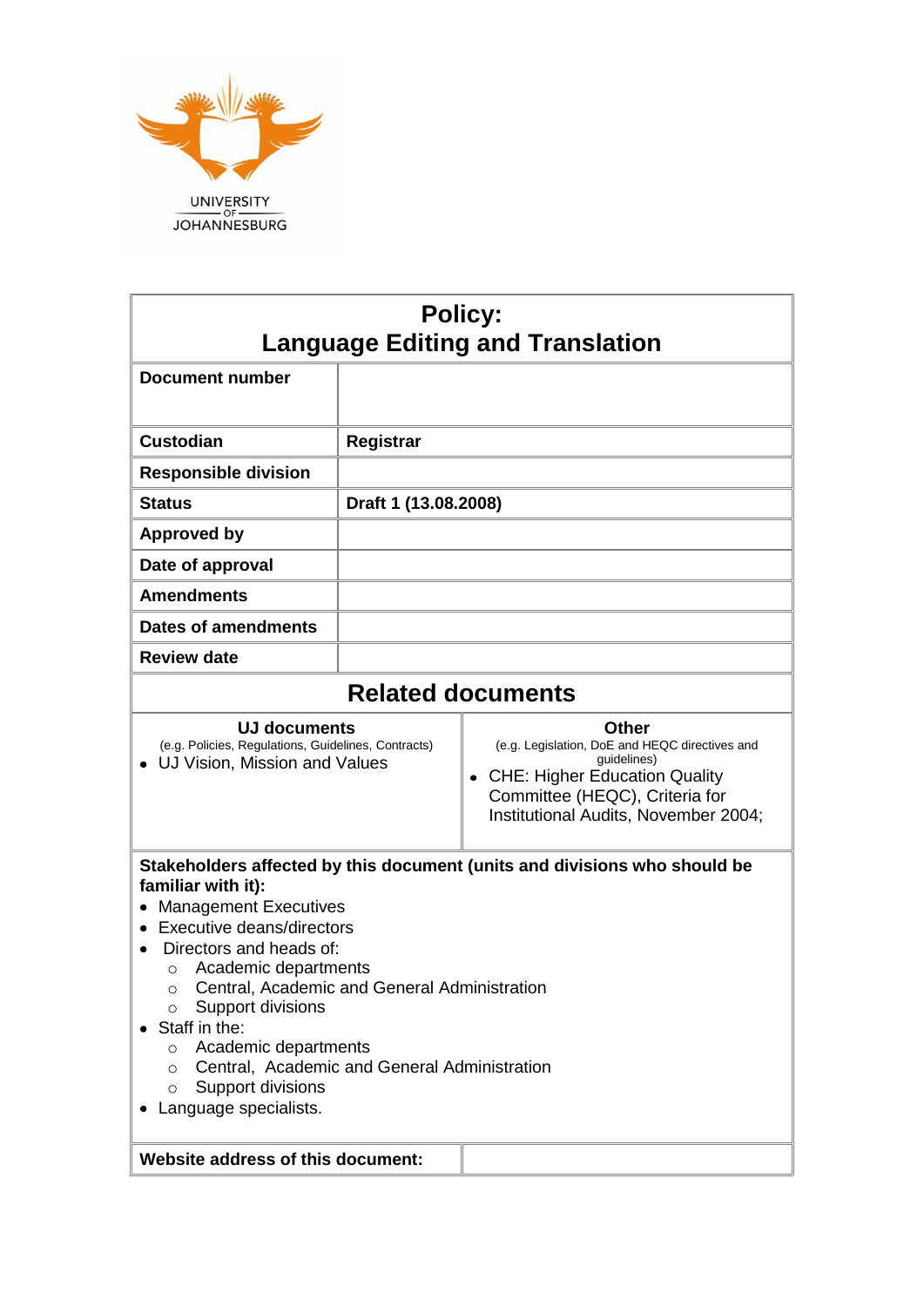# **Contents**

| 2.               |                                                       |  |
|------------------|-------------------------------------------------------|--|
| 3 <sub>1</sub>   |                                                       |  |
| $\mathbf{4}$     |                                                       |  |
|                  |                                                       |  |
|                  |                                                       |  |
| 6.               | MAKING REQUESTS FOR LANGUAGE EDITING AND TRANSLATION3 |  |
| $\overline{7}$ . |                                                       |  |
| 9.               |                                                       |  |
| 10 <sub>1</sub>  |                                                       |  |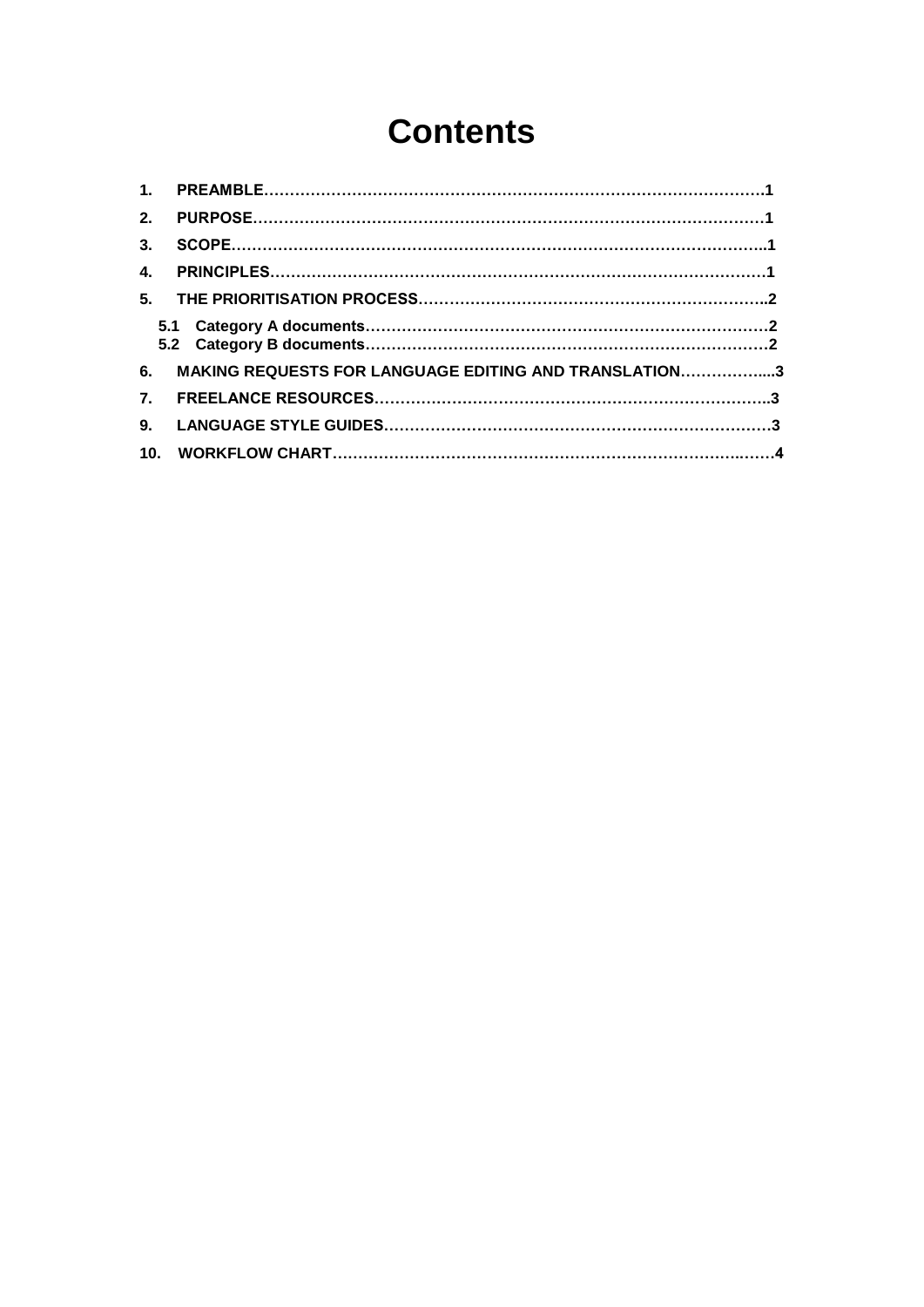

# **1. PREAMBLE**

Integral to the University of Johannesburg's commitment to excellence is the assurance that language usage in all official documentation reflects its image as a premier university, in compliance with the tenets of quality, efficiency and effectiveness. In this regard, provision of clear directives concerning responsibilities for the translation and language editing of all University documents is essential.

## **2. PURPOSE**

The purpose of this policy is to:

- a) provide clear guidelines for the translation and language editing services offered by the Language Unit;
- b) identify the categories of documents as produced by the associated managerial levels for purposes of determining priorities in respect of availability of "in-house" translation and language editing services;
- c) identify alternative support measures open to constituents or stakeholders if their specific language editing and translation needs cannot be met "in-house".

### **3. SCOPE**

This policy applies to all University employees requiring translation or language editing services across all managerial, faculty, academic support, administration and support divisions across all campuses.

### **4. PRINCIPLES**

- 4.1 All official University documents both external (e.g. potential students, alumni, government institutions, the media, industry, donors and other educational institutions) and internal (e.g. students, staff, faculties and administrative departments) – must reflect the University's image as a premier African university in respect of language usage and layout.
- 4.2 Translation and language editing services provided by the Language Unit are determined by the following:
	- a) prioritisation in accordance with the categories of documentation outlined in section 5;
	- b) reasonable limitations set by availability of human resources;
	- c) outsourcing to competent external translators/editors when required;
	- e) recognised editorial guidelines set out in the guides for English, Sesotho sa Leboa, Afrikaans and IsiZulu house styles to which documents must conform before being submitted for translation and editing.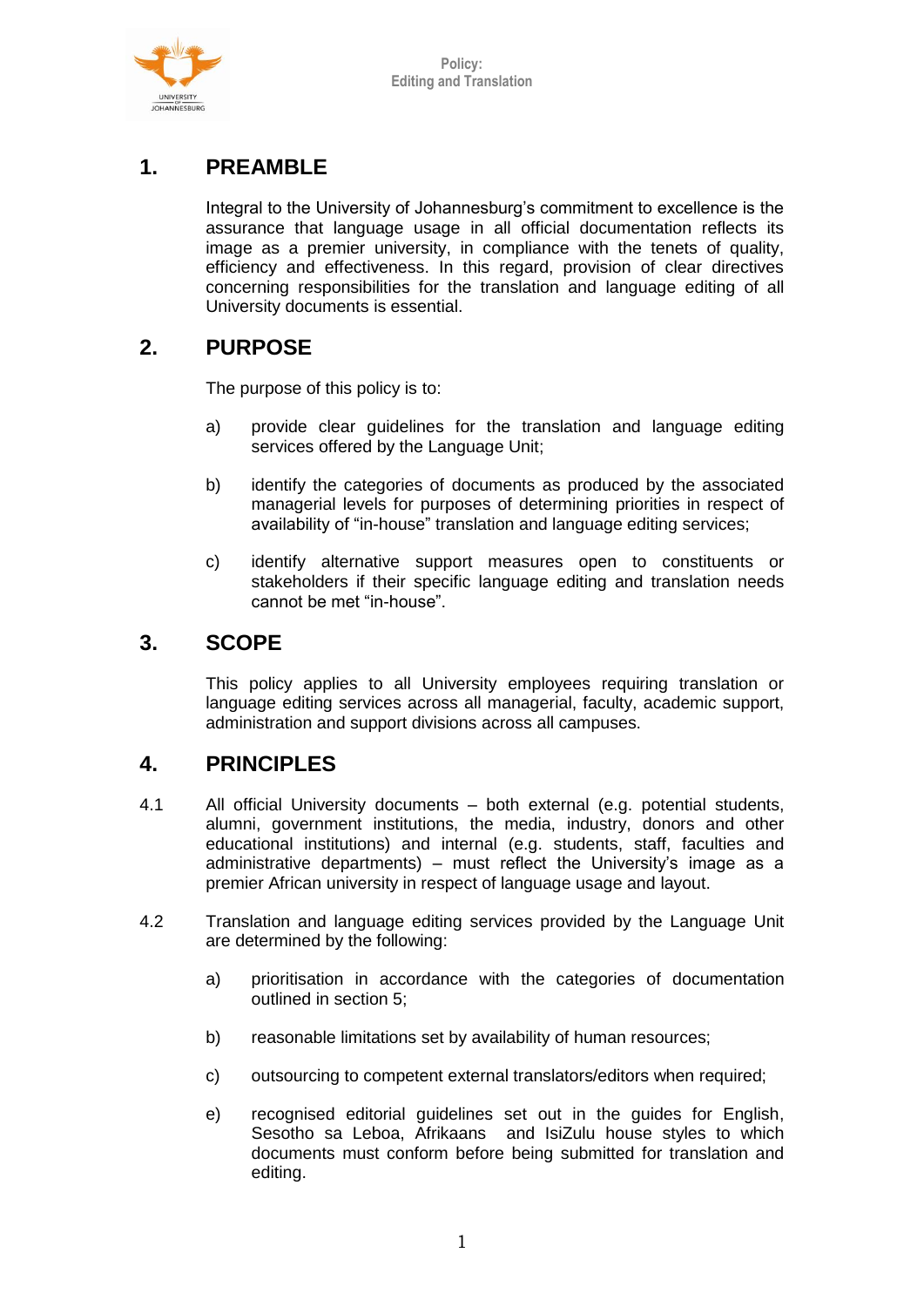

4.3 The scope of responsibility covered by the language services office is limited to translation (writing a word, phrase or text in another language that has a meaning equivalent to that of the original/source language) and language editing (preparing a text by correcting errors and ensuring clarity and accuracy) only.

## **5. THE PRIORITISATION PROCESS**

Prioritisation of documents for translation and language editing takes place on the basis of indicators stipulated in the following categories. Key to this is that requests are attended to on a first-come first-serve basis:

#### *5.1 Category A Documents*

- 5.1.1 These comprise official high-level documents and include a wide range of material such as high-ranking correspondence, internal and external reports, constitution and policy documents, official publications, press releases, marketing documents, advertisements and forms.
- 5.1.2 These documents are generated by:
	- a) the MEC.
- 5.1.3 If the workload of the language specialists and urgency of service required are such that the work cannot be completed before the required deadlines, the work will be contracted to competent external translators/editors. Contracting out to specialists may also be done when highly specialised documents (containing a high degree of subject-specific terminology) are received for which University language specialists do not have the requisite expertise. The final product from outsourced translators/editors is checked by the University language specialists.

#### *5.2 Category B Documents*

- 5.2.1 While this category comprises material that is strictly official, Category B documents have second priority and will not be accepted if they interfere with work on Category A documents. Category B documents include a wide range of material such as internal and external faculty and division reports, learning guides, websites, minutes and agendas.
- 5.2.2 Category B documents are generated by:
	- a) executive deans, heads of departments, academic and administrative employees of faculties;
	- b) executive directors, directors and heads of departments of the various administrative and support divisions.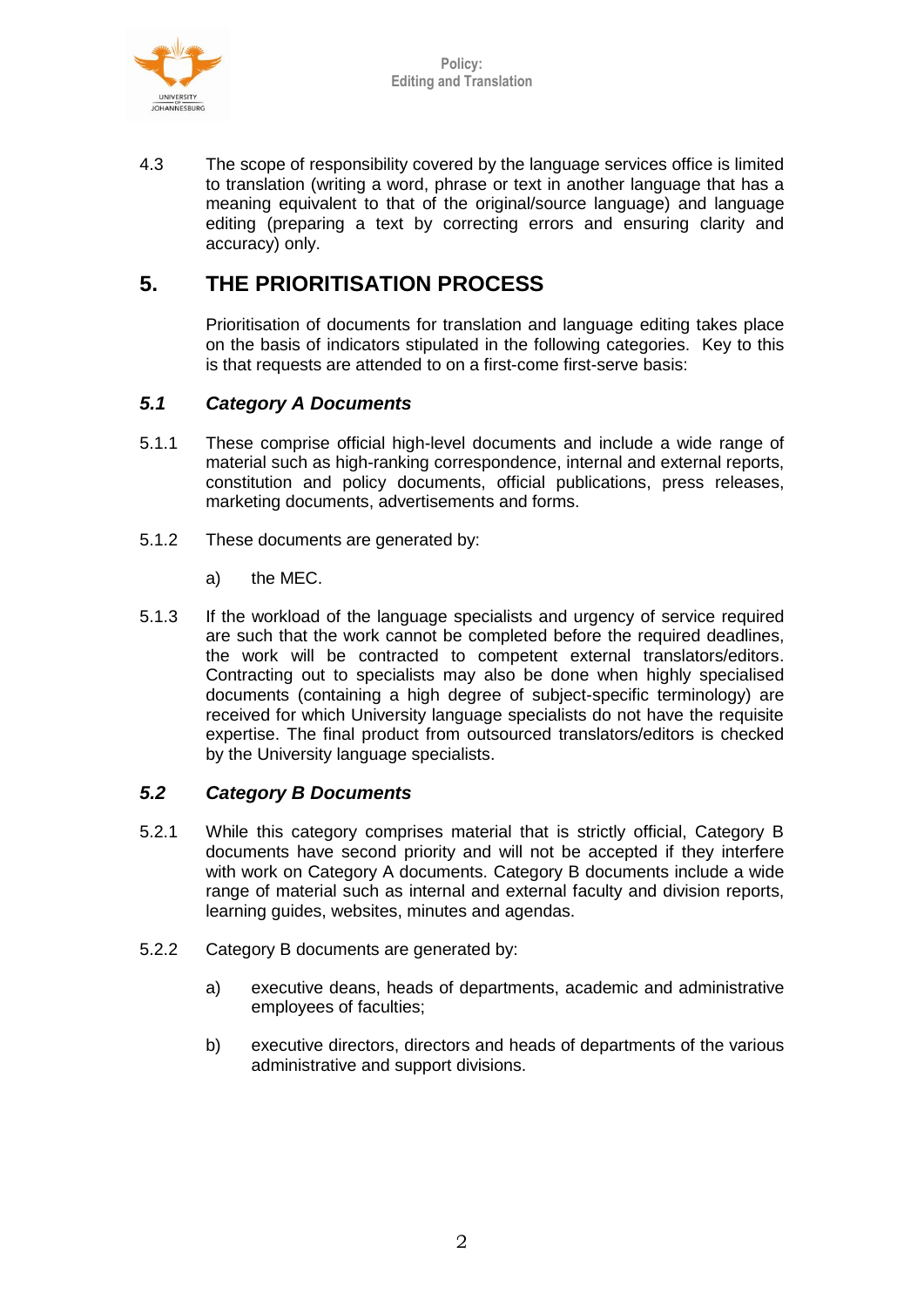

## **6. MAKING REQUESTS FOR LANGUAGE EDITING AND TRANSLATION**

- 6.1 All language service requests are sent to the Language Unit's Administrative Assistant for control and recording. To maintain effective control, accurate recording and in order to render efficient services, it is important to follow the procedure outlined below:
	- a) Requests are sent electronically to the Administrative Assistant.
	- b) S/he records, places the request on the queue and electronically sends an acknowledgement of receipt plus the job queue number to the client.
	- c) S/he forwards the request as a task to the appropriate language specialist.
	- d) On completion the language specialist returns the task to the Administrative Assistant and copies it to the client.
	- e) Queries are addressed to the Administrative Assistant for recording upon which she/he refers them to the relevant Language Specialist.
	- f) The Language Specialist resolves the queries with the client and notifies the Administrative Assistant of this for recording purposes.

#### **NB. Refer to the workflow chart on the last page of this document.**

### **7 FREELANCE RESOURCES**

- 7.1 Freelance resources are listed at http://www.translators.org.za.
- 7.2 Responsibility for liaising with and remuneration of freelancers lies with whoever requires these services.

### **8 LANGUAGE STYLE GUIDES**

University house-style guides are available in English, Sesotho sa Leboa, Afrikaans and IsiZulu and are placed on the Intranet and the Language Unit website. These guides are revised annually. Each division and faculty within the University shall be provided with a set consisting of four copies (in all UJ official languages) in 2010. The revised copies shall thereafter be electronically available on the Intranet and Language Unit website.